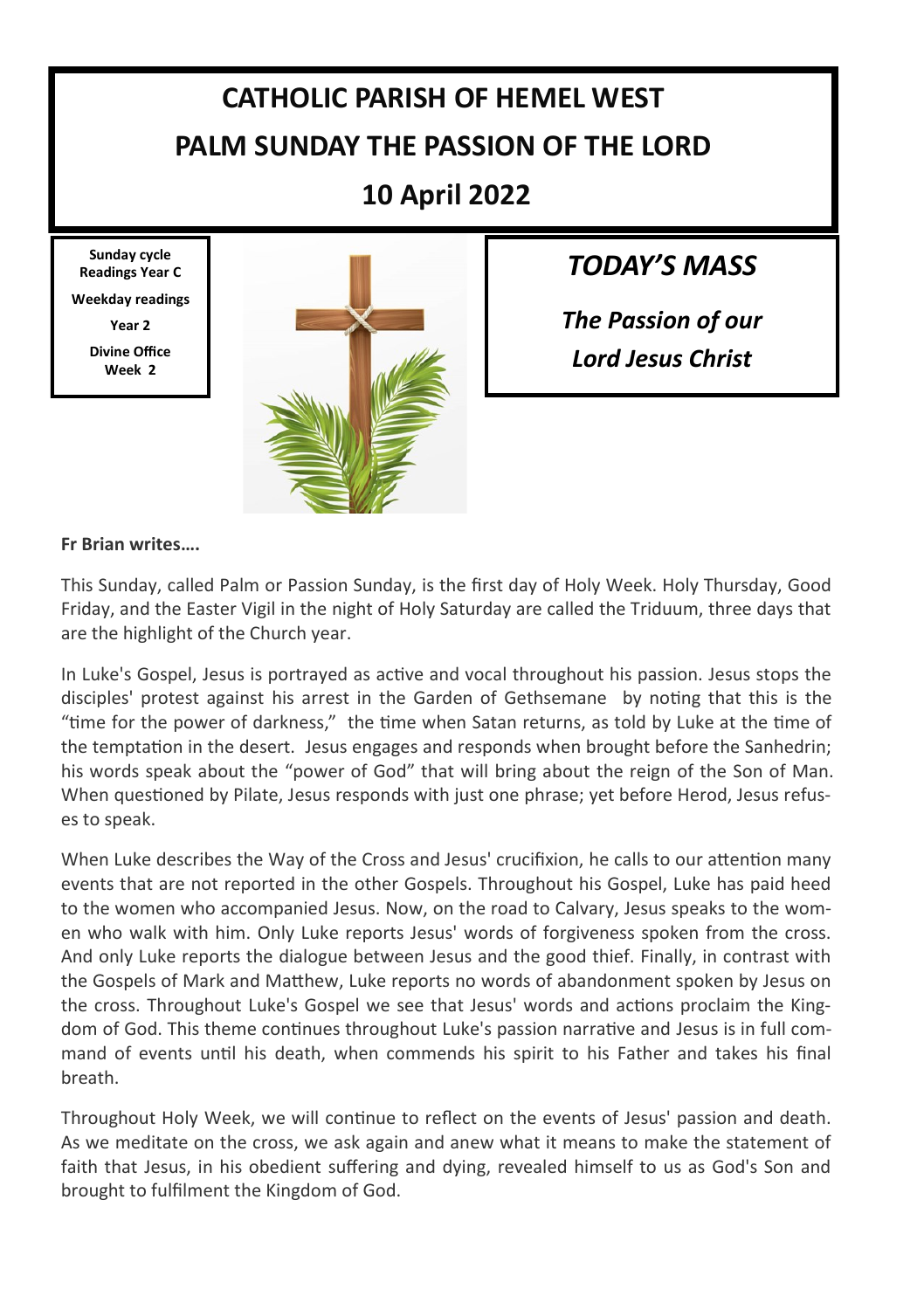## **PARISH NEWS**

**Welcome to the parish of Hemel West. If you are new to the parish, please make yourself known to Fr Brian, by contacting him on 01442 391 759.**

**EASTER DAY & CHRISTMAS DAY OFFERING:** You may be aware that a percentage of our weekly parish offertory collection goes to the diocese, so that in common with all parishes in the diocese we can support the work of the bishop and the staff of his central offices, known as the Curia. However, at Christmas and Easter we get to keep the lot! The offertory collections, along with Mass offerings etc contribute to the provision of my annual stipend, currently £10,000 pa. As I'm not an employee of the diocese, but as a priest incardinated into it, I do not receive a salary, but a stipend as I am considered an 'office holder.' I'm very appreciative of your generosity at this time of the year and indeed your regular offerings to the parish in a variety of ways. Thank you. Fr Brian.

Holy Places on Friday 15 April.

**PARISH OFFICE:** Please note that the parish office will be closed from Friday 15 April, until Friday 22 April and will reopen on Monday 25 April. **NEWSLETTER:** Please note that there will not be a newsletter on the weekend of 23/24 April.

**GOOD FRIDAY STATIONS OF THE CROSS**: There are two on-line versions of Stations of the Cross. The first is for young children with their parents with age appropriate words and images. Please follow the link https://youtu.be/TcbAskL3W64.

The second has traditional prayers and contemporary images and is more appropriate for adults. Please follow the link https://youtu.be/ Qfp7pD78x\_g. Both links are live and will remain available until Easter Saturday 12 noon.

**JOINT STATIONS OF THE CROSS WITH ST JOHN'S CHURCH**: Come and join us at 10am on Good Friday for a joint Stations of the Cross with St John's church. We start at Ss Mary and Joseph's church and then make our way across Blackbirds Moor ending at St John's church. Everyone welcome, especially our children.

**THE CHURCHES TOGETHER ACT OF WITNESS ON GOOD FRIDAY:** Meet at the Market Square in the town centre at 10.45am for a short service. The theme: 'The Rubbish Cross?' links care for the environment with the Good Friday focus of redemption. Churches are asked to bring bags of clean recycling (no glass or food) so that seven 24 inch cubed metal cages will be assembled into a cross of rubbish, which, in the service, will be used as the act of repentance and devotion and promise of restoration.

**COLLECTION:** There will be a collection for The schedule will continue as normal. Refreshments **FLOWER FESTIVAL**: Saturday 30 April until Monday 2 May. As May is the month traditionally dedicated to Mary, the theme of the displays will reflect Our Lady in her many manifestations: Our Lady of Knock, Our Lady of Fatima, Our Lady of Walsingham to name but three. This event is organised by the Hemel West Catholic Women's League and will take place on Saturday 30 April, 2pm to 6pm, Sunday 1 May 9.30am to 5pm and Monday 2 May, 9.30am to 5pm. The Mass will be available. We are looking for people to help

| WEEK:        |              | GOSPEL READINGS FOR THE FORTHCOMING |
|--------------|--------------|-------------------------------------|
| Mon:         | lohn         | $12:1 - 11$                         |
| Tues: John   |              | 13:21-33,36-38                      |
|              | Wed: Matthew | 26:14-25                            |
| Thurs: John  |              | $13:1 - 15$                         |
| Fri: I       | lohn         | $18:1 - 19:42$                      |
| Sat:         | Romans       | $6:3-11$                            |
| Sunday: John |              | $20:1-9$                            |

#### **PARISH FINANCES**

PLANNED GIVING: Thank you to all those who have made the switch to donating by Standing Order. For those who wish to donate in this way, the details are:

*Account Name: WRCDT Hemel West Sort Code: 40-05-20 Account No.: 31095048*

**The offertory collection Income figures are published on a monthly basis once the bank reconciliation is completed.**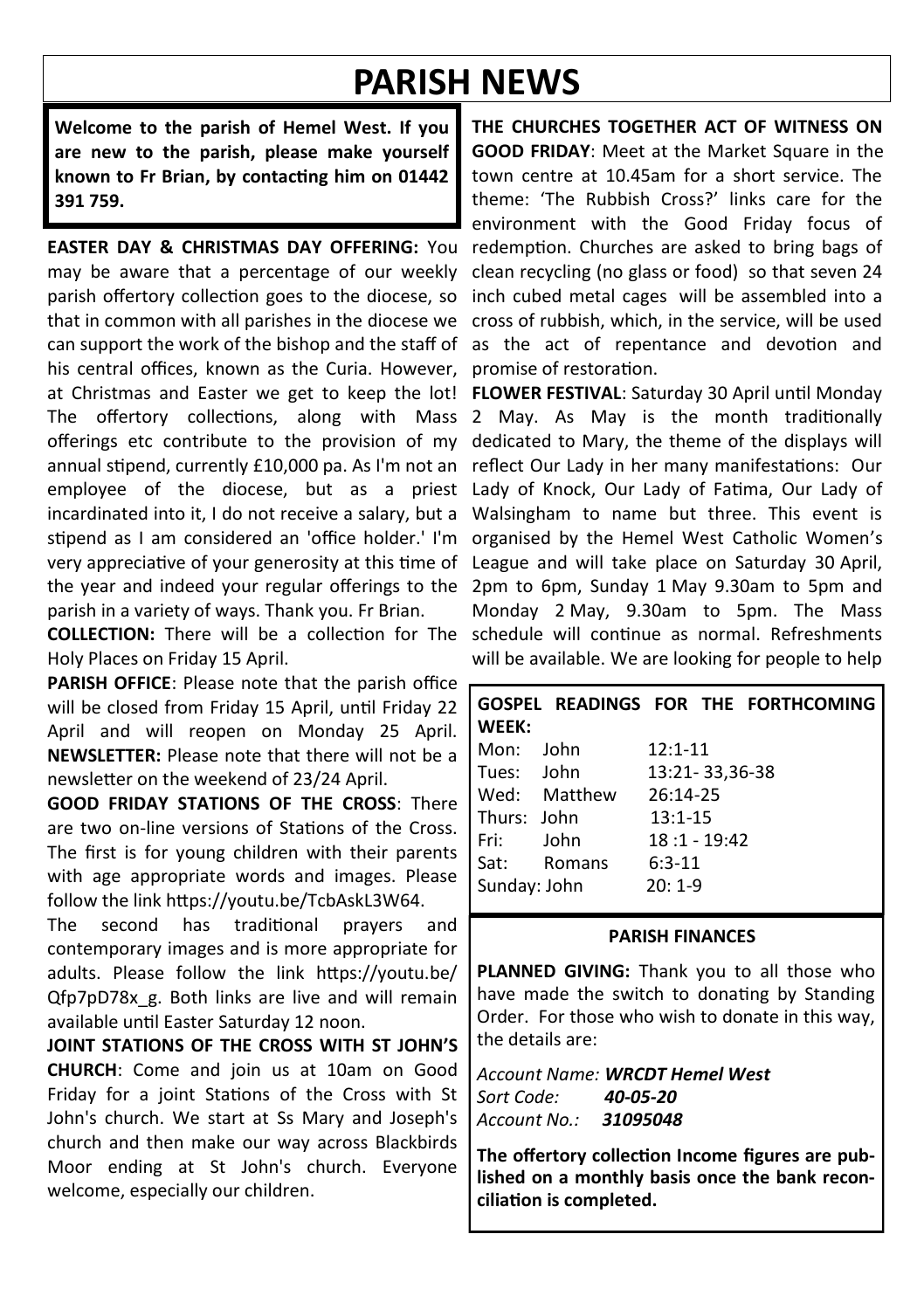with refreshments on the days we are open; to International and again by the U.N Special help set up the church on Friday 29 April and to Rapporteur. Check out:www.amnesty.org.uk/ act as stewards. The Festival is being funded from EndIsraelsApartheid (amnesty.org.uk). generous donations from parishioners but if you would like to contribute as well please get in touch. If you would like to sponsor a display please let us know. You can contact Anne at kannehanrahan@gmail.com or speak to a member of the CWL.

**JUSTICE & PEACE**: Apartheid was rightly Henri Nouwen. condemned and ended in South Africa after vigorous public opposition. However, apartheid is "alive and well" and it is the Palestinian people who live under an apartheid system today, a fact confirmed in a recent report by Amnesty

#### **Prayer**

Dear God, please help me to gradually open my hands, and to discover that I am not what I own, but what you want to give me. And what you want to give me is unconditional, everlasting love.

#### **HOLY WEEK & EASTER MASS TIMES PLEASE TAKE A SCHEDULE FROM THE BACK OF THE CHURCH**

|                                    | Date     | <b>Time</b>                                                                                                             | Church                                            |
|------------------------------------|----------|-------------------------------------------------------------------------------------------------------------------------|---------------------------------------------------|
| Palm Sunday                        | 10 April | 8.30am<br>$10.15$ am<br>12 noon                                                                                         | Ss Mary & Joseph<br>Ss Mary & Joseph<br>St Mark's |
| <b>Mass of the Lords</b><br>Supper | 14 April | 7pm. Watching at the<br>altar of repose until<br>9.30pm.                                                                | Ss Mary & Joseph                                  |
| Good Friday                        | 15 April | 3pm<br>3pm (Ordinariate)<br>All are welcome to join<br>the Ordinariate<br>community for their<br>corresponding service. | Ss Mary & Joseph<br>St Mark's                     |
| Saturday<br><b>Easter Vigil</b>    | 16 April | 9pm<br>9pm (Ordinariate)<br>All are welcome to join<br>the Ordinariate<br>community for their<br>corresponding service. | Ss Mary & Joseph<br>St Mark's                     |
| <b>Easter Sunday</b>               | 17 April | 8.30am<br>$10.15$ am<br>12 noon                                                                                         | Ss Mary & Joseph<br>Ss Mary & Joseph<br>St Mark's |